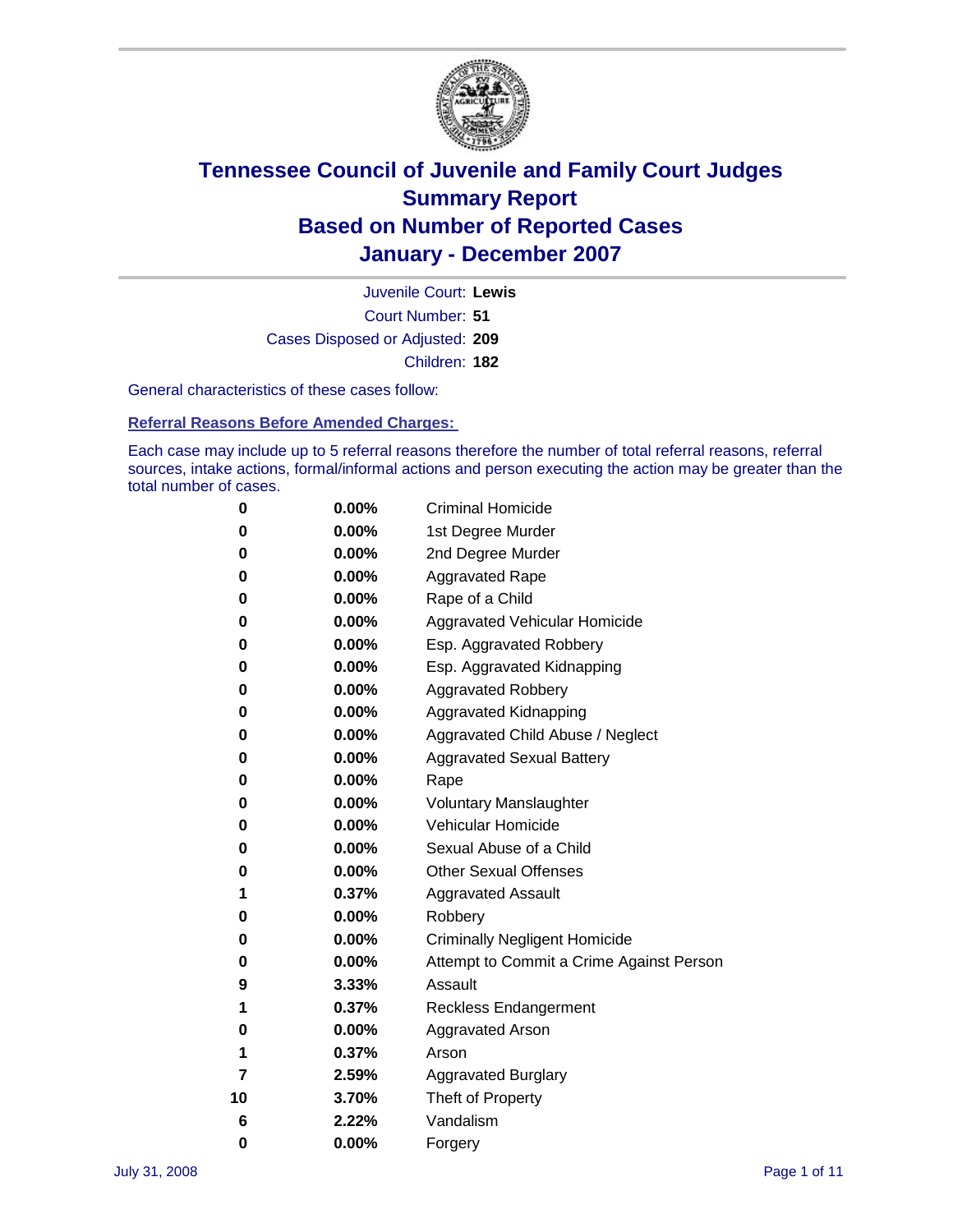

Court Number: **51** Juvenile Court: **Lewis** Cases Disposed or Adjusted: **209** Children: **182**

#### **Referral Reasons Before Amended Charges:**

Each case may include up to 5 referral reasons therefore the number of total referral reasons, referral sources, intake actions, formal/informal actions and person executing the action may be greater than the total number of cases.

| 0  | 0.00%  | <b>Worthless Checks</b>                                     |
|----|--------|-------------------------------------------------------------|
| 0  | 0.00%  | Illegal Possession / Fraudulent Use of Credit / Debit Cards |
| 0  | 0.00%  | <b>Burglary</b>                                             |
| 0  | 0.00%  | Unauthorized Use of a Vehicle                               |
| 0  | 0.00%  | <b>Cruelty to Animals</b>                                   |
| 0  | 0.00%  | Sale of Controlled Substances                               |
| 2  | 0.74%  | <b>Other Drug Offenses</b>                                  |
| 8  | 2.96%  | <b>Possession of Controlled Substances</b>                  |
| 0  | 0.00%  | <b>Criminal Attempt</b>                                     |
| 0  | 0.00%  | Carrying Weapons on School Property                         |
| 0  | 0.00%  | Unlawful Carrying / Possession of a Weapon                  |
| 0  | 0.00%  | <b>Evading Arrest</b>                                       |
| 17 | 6.30%  | Escape                                                      |
| 1  | 0.37%  | Driving Under Influence (DUI)                               |
| 11 | 4.07%  | Possession / Consumption of Alcohol                         |
| 1  | 0.37%  | Resisting Stop, Frisk, Halt, Arrest or Search               |
| 0  | 0.00%  | <b>Aggravated Criminal Trespass</b>                         |
| 0  | 0.00%  | Harassment                                                  |
| 0  | 0.00%  | Failure to Appear                                           |
| 0  | 0.00%  | Filing a False Police Report                                |
| 0  | 0.00%  | Criminal Impersonation                                      |
| 8  | 2.96%  | <b>Disorderly Conduct</b>                                   |
| 0  | 0.00%  | <b>Criminal Trespass</b>                                    |
| 0  | 0.00%  | <b>Public Intoxication</b>                                  |
| 0  | 0.00%  | Gambling                                                    |
| 76 | 28.15% | Traffic                                                     |
| 1  | 0.37%  | <b>Local Ordinances</b>                                     |
| 10 | 3.70%  | Violation of Wildlife Regulations                           |
| 0  | 0.00%  | <b>Contempt of Court</b>                                    |
| 0  | 0.00%  | Violation of Probation                                      |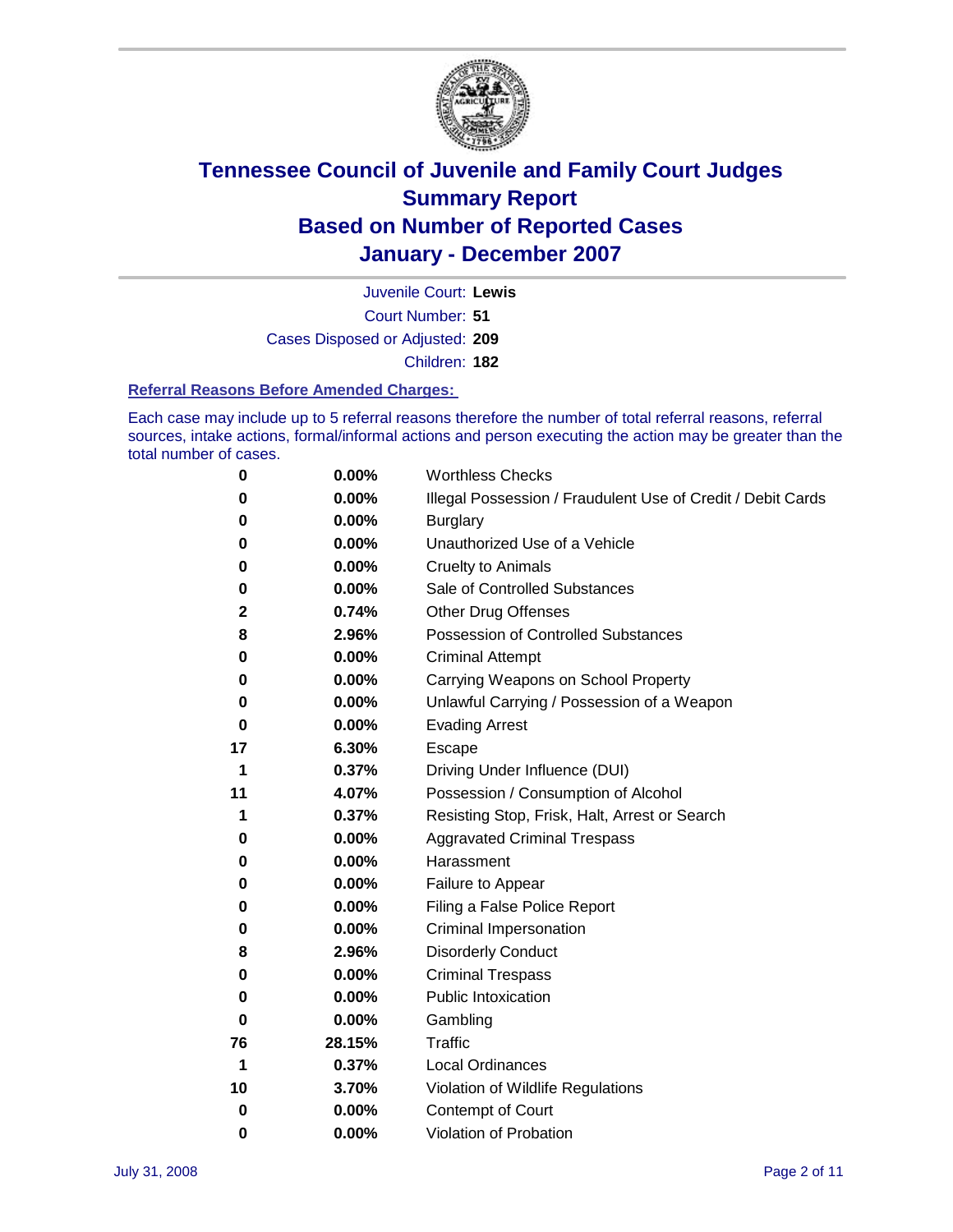

Court Number: **51** Juvenile Court: **Lewis** Cases Disposed or Adjusted: **209** Children: **182**

#### **Referral Reasons Before Amended Charges:**

Each case may include up to 5 referral reasons therefore the number of total referral reasons, referral sources, intake actions, formal/informal actions and person executing the action may be greater than the total number of cases.

| 0           | 0.00%    | Violation of Aftercare                 |
|-------------|----------|----------------------------------------|
| $\mathbf 2$ | 0.74%    | <b>Unruly Behavior</b>                 |
| 14          | 5.19%    | Truancy                                |
| 0           | 0.00%    | In-State Runaway                       |
| $\bf{0}$    | $0.00\%$ | Out-of-State Runaway                   |
| 18          | 6.67%    | Possession of Tobacco Products         |
| 0           | 0.00%    | Violation of a Valid Court Order       |
|             | 0.37%    | Violation of Curfew                    |
| 0           | $0.00\%$ | Sexually Abused Child                  |
| 0           | $0.00\%$ | <b>Physically Abused Child</b>         |
| 45          | 16.67%   | Dependency / Neglect                   |
| 0           | 0.00%    | <b>Termination of Parental Rights</b>  |
| 0           | $0.00\%$ | <b>Violation of Pretrial Diversion</b> |
| 0           | $0.00\%$ | Violation of Informal Adjustment       |
| 0           | 0.00%    | <b>Judicial Review</b>                 |
| 0           | $0.00\%$ | <b>Administrative Review</b>           |
| 0           | $0.00\%$ | <b>Foster Care Review</b>              |
| 4           | 1.48%    | Custody                                |
| $\mathbf 2$ | 0.74%    | Visitation                             |
| 0           | 0.00%    | Paternity / Legitimation               |
| 12          | 4.44%    | <b>Child Support</b>                   |
| 0           | 0.00%    | <b>Request for Medical Treatment</b>   |
| 0           | 0.00%    | <b>Consent to Marry</b>                |
| 2           | 0.74%    | Other                                  |
| 270         | 100.00%  | <b>Total Referrals</b>                 |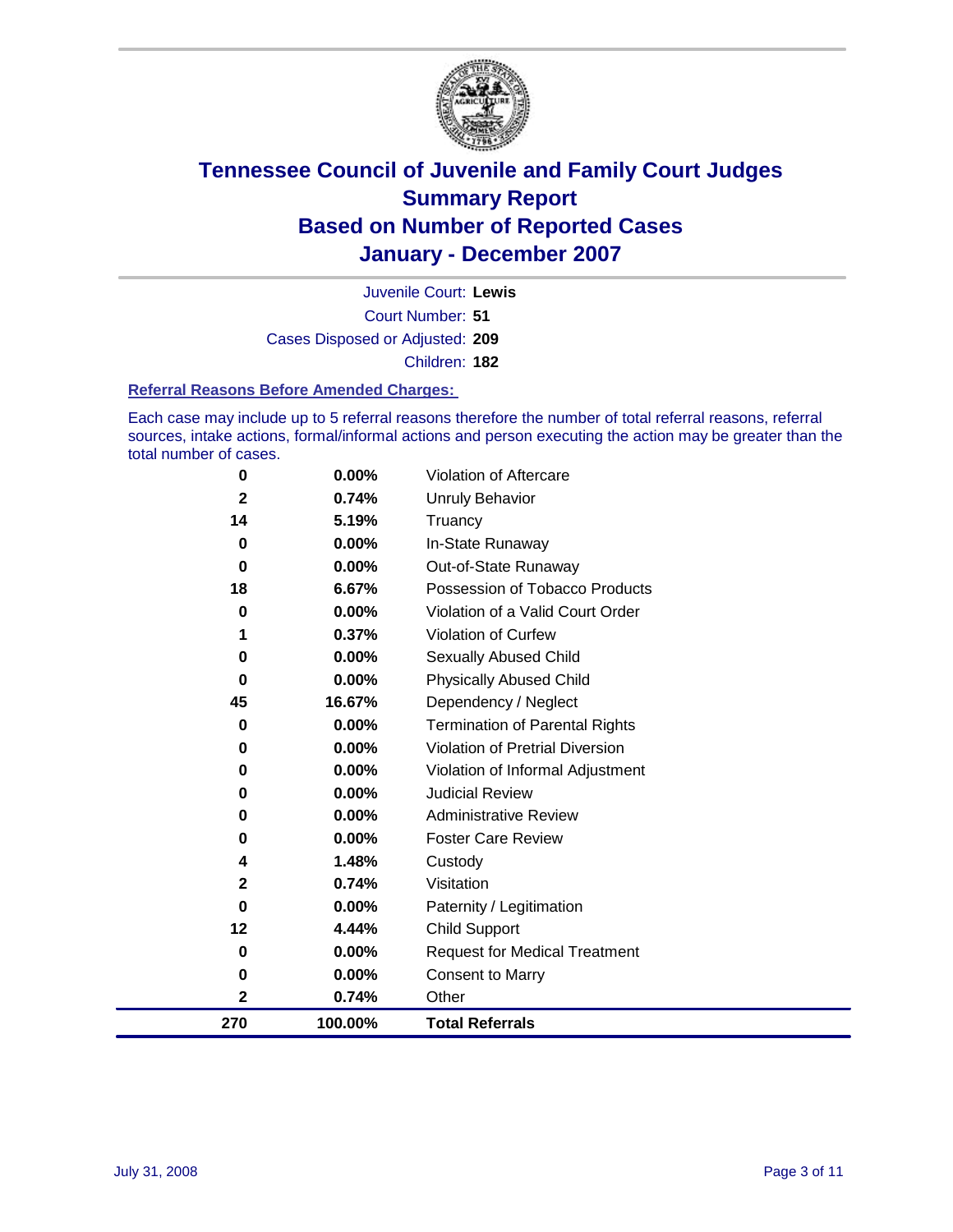

| Juvenile Court: Lewis           |
|---------------------------------|
| Court Number: 51                |
| Cases Disposed or Adjusted: 209 |
| Children: 182                   |
|                                 |

#### **Referral Sources: 1**

| 166         | 61.48%   | Law Enforcement                   |
|-------------|----------|-----------------------------------|
| 14          | 5.19%    | Parents                           |
| 15          | 5.56%    | Relatives                         |
| 0           | 0.00%    | Self                              |
| 20          | 7.41%    | School                            |
| 11          | 4.07%    | <b>CSA</b>                        |
| 28          | 10.37%   | <b>DCS</b>                        |
| 10          | 3.70%    | <b>Other State Department</b>     |
| $\mathbf 0$ | 0.00%    | <b>District Attorney's Office</b> |
| 1           | 0.37%    | <b>Court Staff</b>                |
| $\bf{0}$    | 0.00%    | Social Agency                     |
| 0           | $0.00\%$ | <b>Other Court</b>                |
| 5           | 1.85%    | Victim                            |
| 0           | 0.00%    | Child & Parent                    |
| 0           | 0.00%    | Hospital                          |
| 0           | 0.00%    | Unknown                           |
| 0           | 0.00%    | Other                             |
| 270         | 100.00%  | <b>Total Referral Sources</b>     |

#### **Age of Child at Referral: 2**

| 182 | 100.00% | <b>Total Child Count</b> |
|-----|---------|--------------------------|
| 0   | 0.00%   | Unknown / Not Reported   |
| 1   | 0.55%   | Ages 19 and Over         |
| 31  | 17.03%  | Ages 17 through 18       |
| 61  | 33.52%  | Ages 15 through 16       |
| 26  | 14.29%  | Ages 13 through 14       |
| 14  | 7.69%   | Ages 11 through 12       |
| 49  | 26.92%  | Ages 10 and Under        |
|     |         |                          |

<sup>1</sup> If different than number of Referral Reasons (270), verify accuracy of your court's data.

One child could be counted in multiple categories, verify accuracy of your court's data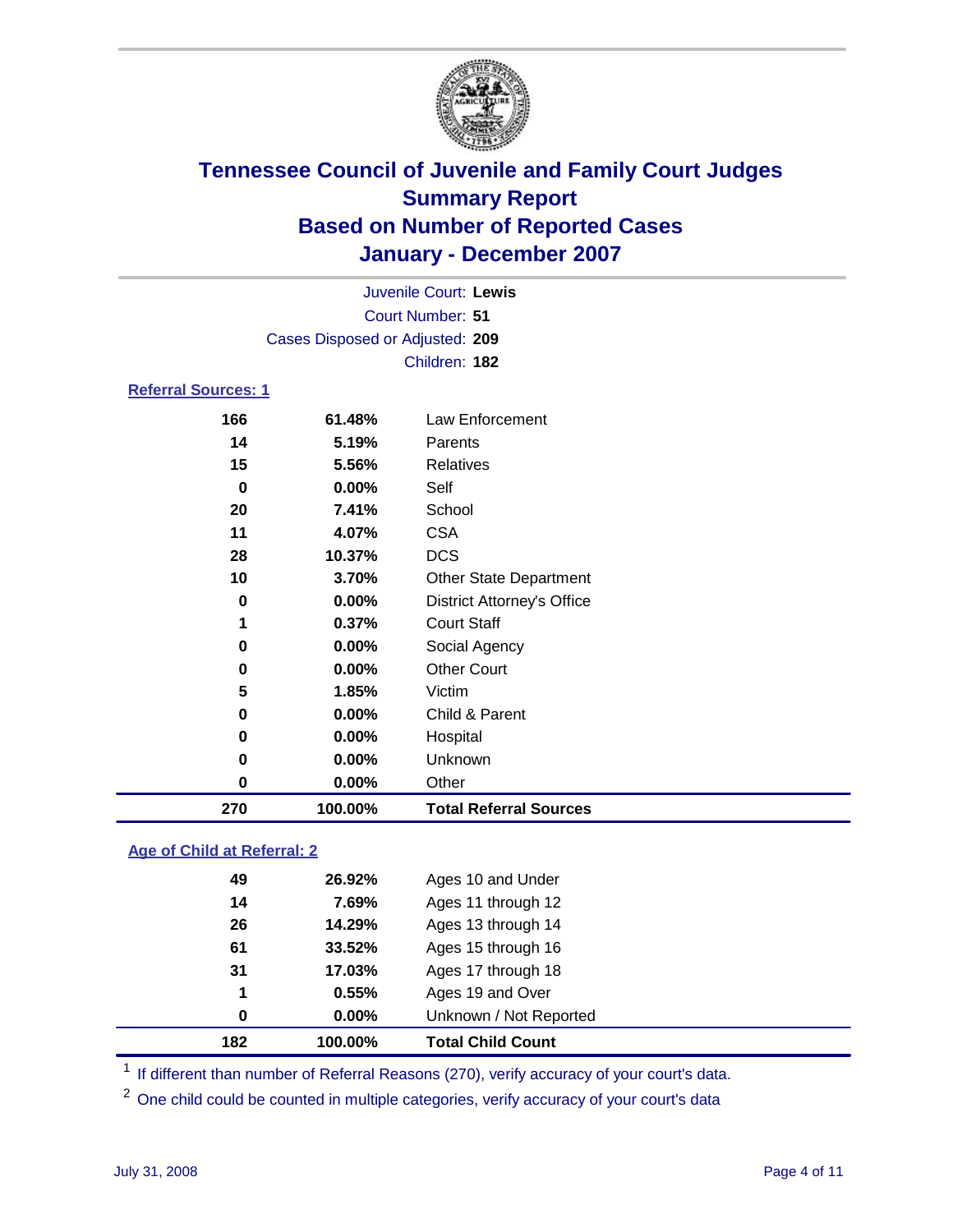

|                                         |                                 | Juvenile Court: Lewis    |  |
|-----------------------------------------|---------------------------------|--------------------------|--|
| Court Number: 51                        |                                 |                          |  |
|                                         | Cases Disposed or Adjusted: 209 |                          |  |
|                                         |                                 | Children: 182            |  |
| Sex of Child: 1                         |                                 |                          |  |
| 121                                     | 66.48%                          | Male                     |  |
| 61                                      | 33.52%                          | Female                   |  |
| $\bf{0}$                                | 0.00%                           | Unknown                  |  |
| 182                                     | 100.00%                         | <b>Total Child Count</b> |  |
| Race of Child: 1                        |                                 |                          |  |
| 174                                     | 95.60%                          | White                    |  |
| 5                                       | 2.75%                           | African American         |  |
| $\bf{0}$                                | 0.00%                           | Native American          |  |
| 0                                       | 0.00%                           | Asian                    |  |
| 3                                       | 1.65%                           | Mixed                    |  |
| $\bf{0}$                                | 0.00%                           | Unknown                  |  |
| 182                                     | 100.00%                         | <b>Total Child Count</b> |  |
| <b>Hispanic Origin: 1</b>               |                                 |                          |  |
| $\mathbf{2}$                            | 1.10%                           | Yes                      |  |
| 180                                     | 98.90%                          | <b>No</b>                |  |
| $\mathbf 0$                             | 0.00%                           | Unknown                  |  |
| 182                                     | 100.00%                         | <b>Total Child Count</b> |  |
| <b>School Enrollment of Children: 1</b> |                                 |                          |  |
| 153                                     | 84.07%                          | Yes                      |  |
| 29                                      | 15.93%                          | No                       |  |
| $\mathbf 0$                             | 0.00%                           | Unknown                  |  |
| 182                                     | 100.00%                         | <b>Total Child Count</b> |  |

One child could be counted in multiple categories, verify accuracy of your court's data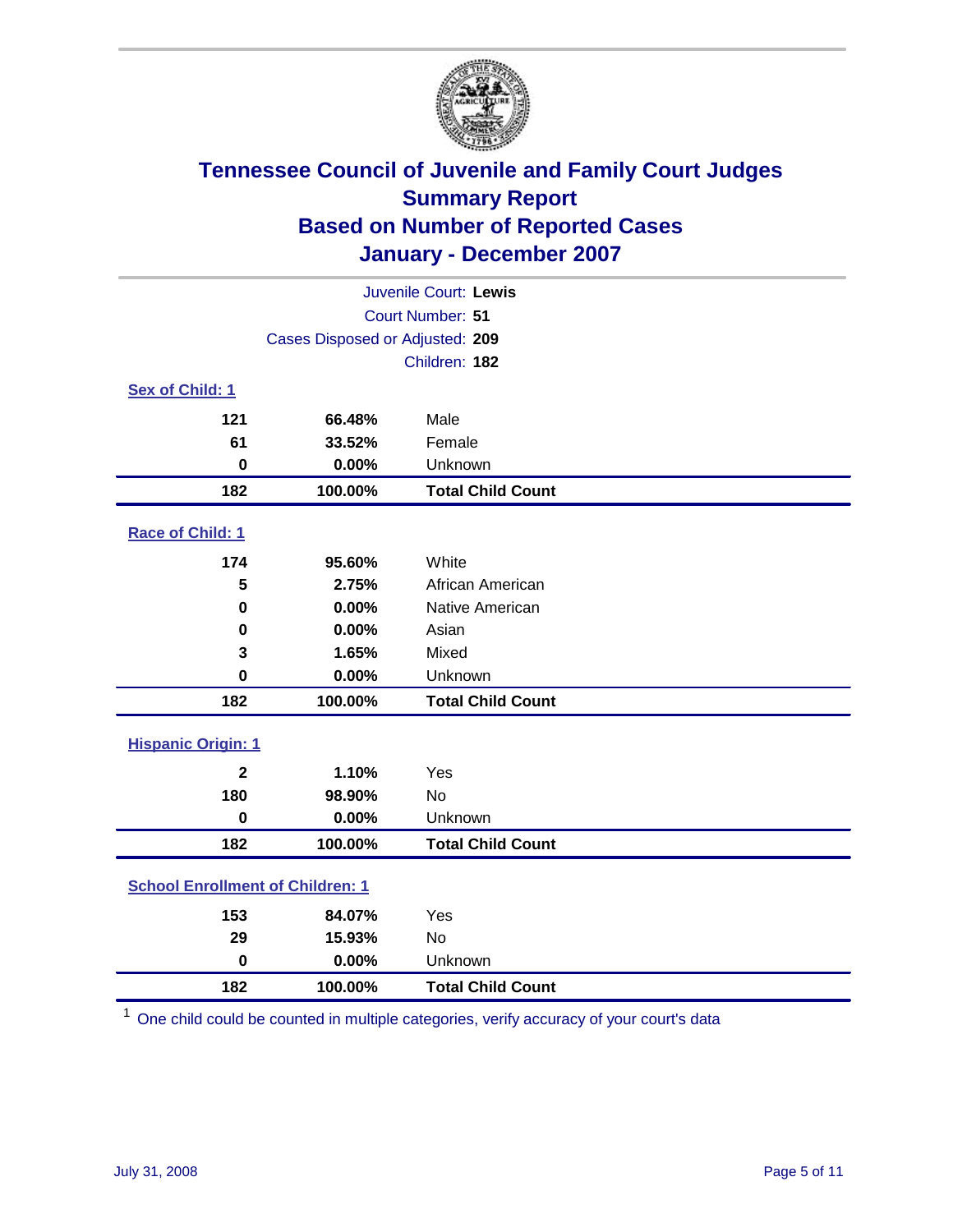

Court Number: **51** Juvenile Court: **Lewis** Cases Disposed or Adjusted: **209** Children: **182**

#### **Living Arrangement of Child at Time of Referral: 1**

| 182 | 100.00%  | <b>Total Child Count</b>     |
|-----|----------|------------------------------|
| 1   | 0.55%    | Other                        |
| 0   | 0.00%    | Unknown                      |
| 0   | $0.00\%$ | Independent                  |
| 0   | 0.00%    | In an Institution            |
| 13  | 7.14%    | In a Residential Center      |
| 0   | 0.00%    | In a Group Home              |
| 8   | 4.40%    | With Foster Family           |
| 1   | 0.55%    | With Adoptive Parents        |
| 26  | 14.29%   | <b>With Relatives</b>        |
| 10  | 5.49%    | With Father                  |
| 30  | 16.48%   | With Mother                  |
| 25  | 13.74%   | With Mother and Stepfather   |
| 7   | 3.85%    | With Father and Stepmother   |
| 61  | 33.52%   | With Both Biological Parents |
|     |          |                              |

#### **Type of Detention: 2**

| 209 | 100.00%  | <b>Total Detention Count</b> |
|-----|----------|------------------------------|
| 0   | $0.00\%$ | Other                        |
| 208 | 99.52%   | Does Not Apply               |
| 0   | $0.00\%$ | <b>Unknown</b>               |
| 0   | $0.00\%$ | <b>Psychiatric Hospital</b>  |
| 0   | 0.00%    | Jail - No Separation         |
| 0   | $0.00\%$ | Jail - Partial Separation    |
| 0   | $0.00\%$ | Jail - Complete Separation   |
| 1   | 0.48%    | Juvenile Detention Facility  |
| 0   | $0.00\%$ | Non-Secure Placement         |
|     |          |                              |

<sup>1</sup> One child could be counted in multiple categories, verify accuracy of your court's data

<sup>2</sup> If different than number of Cases (209) verify accuracy of your court's data.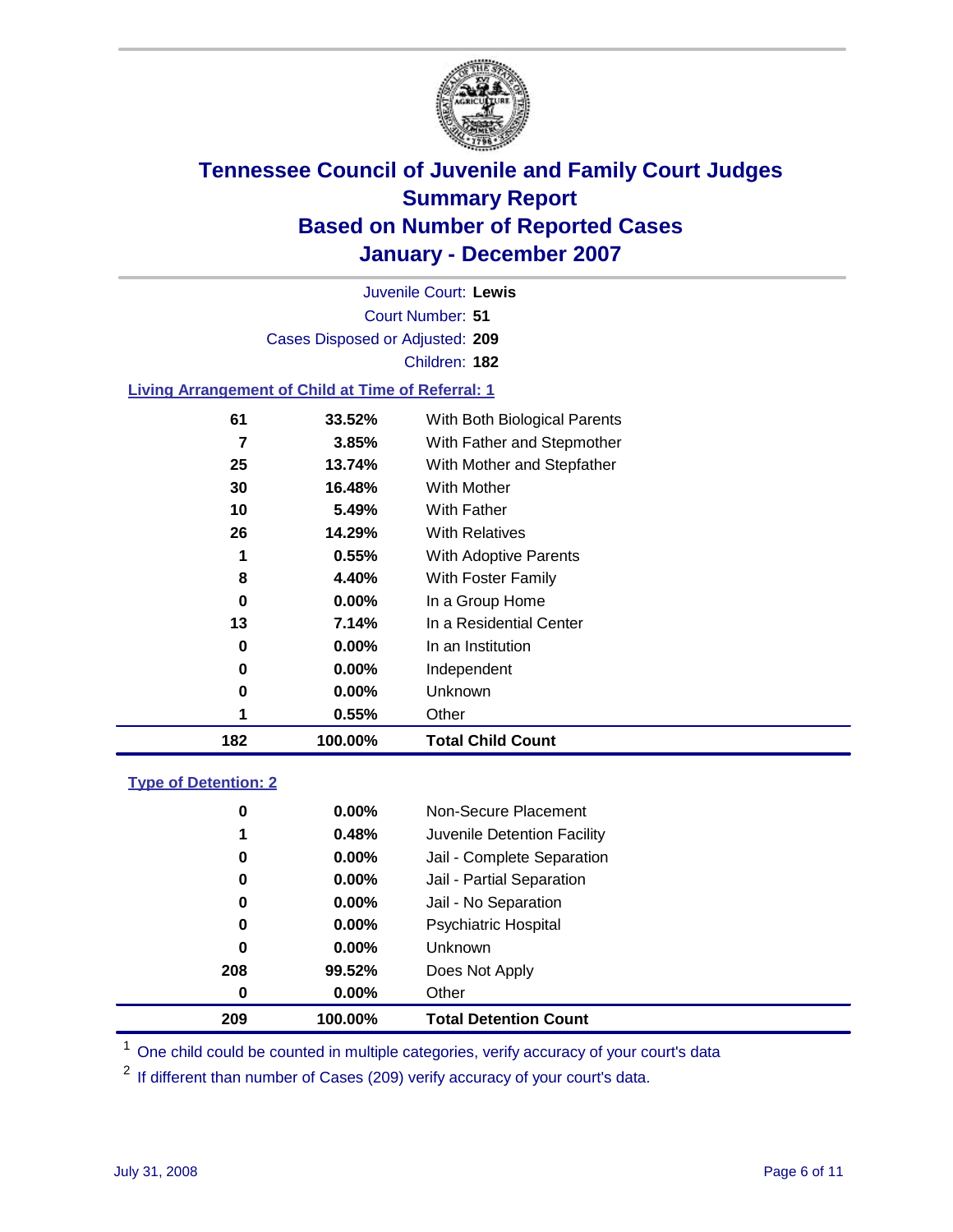

|                                                    |                                 | Juvenile Court: Lewis                |
|----------------------------------------------------|---------------------------------|--------------------------------------|
|                                                    |                                 | Court Number: 51                     |
|                                                    | Cases Disposed or Adjusted: 209 |                                      |
|                                                    |                                 | Children: 182                        |
| <b>Placement After Secure Detention Hearing: 1</b> |                                 |                                      |
| 1                                                  | 0.48%                           | Returned to Prior Living Arrangement |
| $\bf{0}$                                           | 0.00%                           | Juvenile Detention Facility          |
| 0                                                  | 0.00%                           | Jail                                 |
| 0                                                  | 0.00%                           | Shelter / Group Home                 |
| 0                                                  | 0.00%                           | <b>Foster Family Home</b>            |
| 0                                                  | 0.00%                           | Psychiatric Hospital                 |
| U                                                  | 0.00%                           | Unknown / Not Reported               |
| 208                                                | 99.52%                          | Does Not Apply                       |
| 0                                                  | 0.00%                           | Other                                |
| 209                                                | 100.00%                         | <b>Total Placement Count</b>         |
|                                                    |                                 |                                      |
| <b>Intake Actions: 2</b>                           |                                 |                                      |
| 150                                                | 55.56%                          | <b>Petition Filed</b>                |
| 8                                                  | 2.96%                           | <b>Motion Filed</b>                  |
| 110                                                | 40.74%                          | <b>Citation Processed</b>            |
| 1                                                  | 0.37%                           | Notification of Paternity Processed  |
| $\bf{0}$                                           | 0.00%                           | Scheduling of Judicial Review        |
| 0                                                  | 0.00%                           | Scheduling of Administrative Review  |
| 0                                                  | 0.00%                           | Scheduling of Foster Care Review     |
| 0                                                  | 0.00%                           | Unknown                              |
| 0                                                  | 0.00%                           | Does Not Apply                       |
| 1                                                  | 0.37%                           | Other                                |
| 270                                                | 100.00%                         | <b>Total Intake Count</b>            |

<sup>1</sup> If different than number of Cases (209) verify accuracy of your court's data.

<sup>2</sup> If different than number of Referral Reasons (270), verify accuracy of your court's data.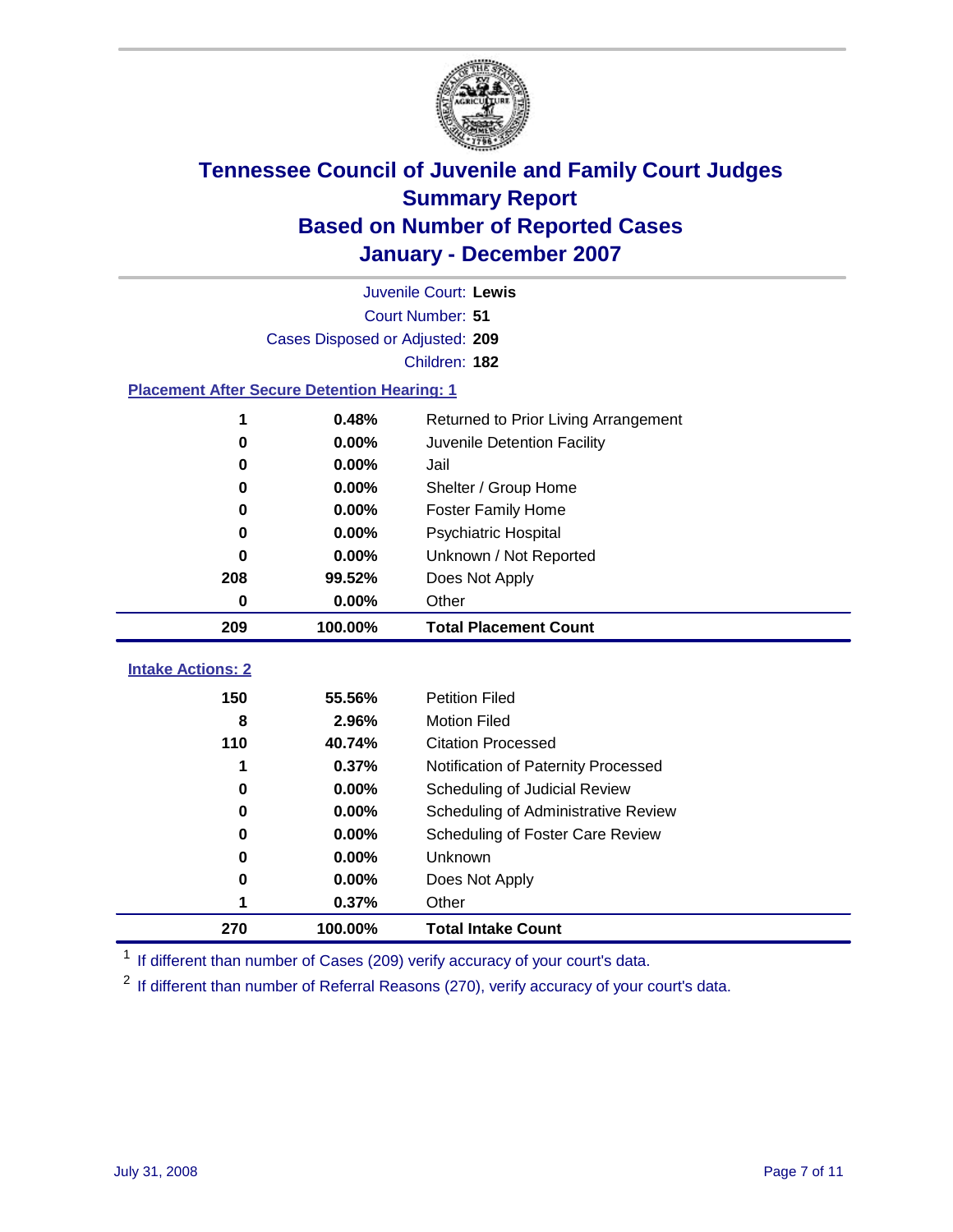

Court Number: **51** Juvenile Court: **Lewis** Cases Disposed or Adjusted: **209** Children: **182**

#### **Last Grade Completed by Child: 1**

| 28           | 15.38%  | Too Young for School     |
|--------------|---------|--------------------------|
| $\mathbf{2}$ | 1.10%   | Preschool                |
| 7            | 3.85%   | Kindergarten             |
| $\mathbf 2$  | 1.10%   | 1st Grade                |
| 4            | 2.20%   | 2nd Grade                |
| 4            | 2.20%   | 3rd Grade                |
| 3            | 1.65%   | 4th Grade                |
| 3            | 1.65%   | 5th Grade                |
| 8            | 4.40%   | 6th Grade                |
| 20           | 10.99%  | 7th Grade                |
| 8            | 4.40%   | 8th Grade                |
| 22           | 12.09%  | 9th Grade                |
| 48           | 26.37%  | 10th Grade               |
| 17           | 9.34%   | 11th Grade               |
| 1            | 0.55%   | 12th Grade               |
| 0            | 0.00%   | Non-Graded Special Ed    |
| $\bf{0}$     | 0.00%   | <b>GED</b>               |
| 0            | 0.00%   | Graduated                |
| 0            | 0.00%   | Never Attended School    |
| 5            | 2.75%   | Unknown                  |
| 0            | 0.00%   | Other                    |
| 182          | 100.00% | <b>Total Child Count</b> |
|              |         |                          |

### **Enrolled in Special Education: 1**

| 182 | 100.00% | <b>Total Child Count</b> |  |
|-----|---------|--------------------------|--|
| 7   | 3.85%   | <b>Unknown</b>           |  |
| 123 | 67.58%  | No                       |  |
| 52  | 28.57%  | Yes                      |  |
|     |         |                          |  |

<sup>1</sup> One child could be counted in multiple categories, verify accuracy of your court's data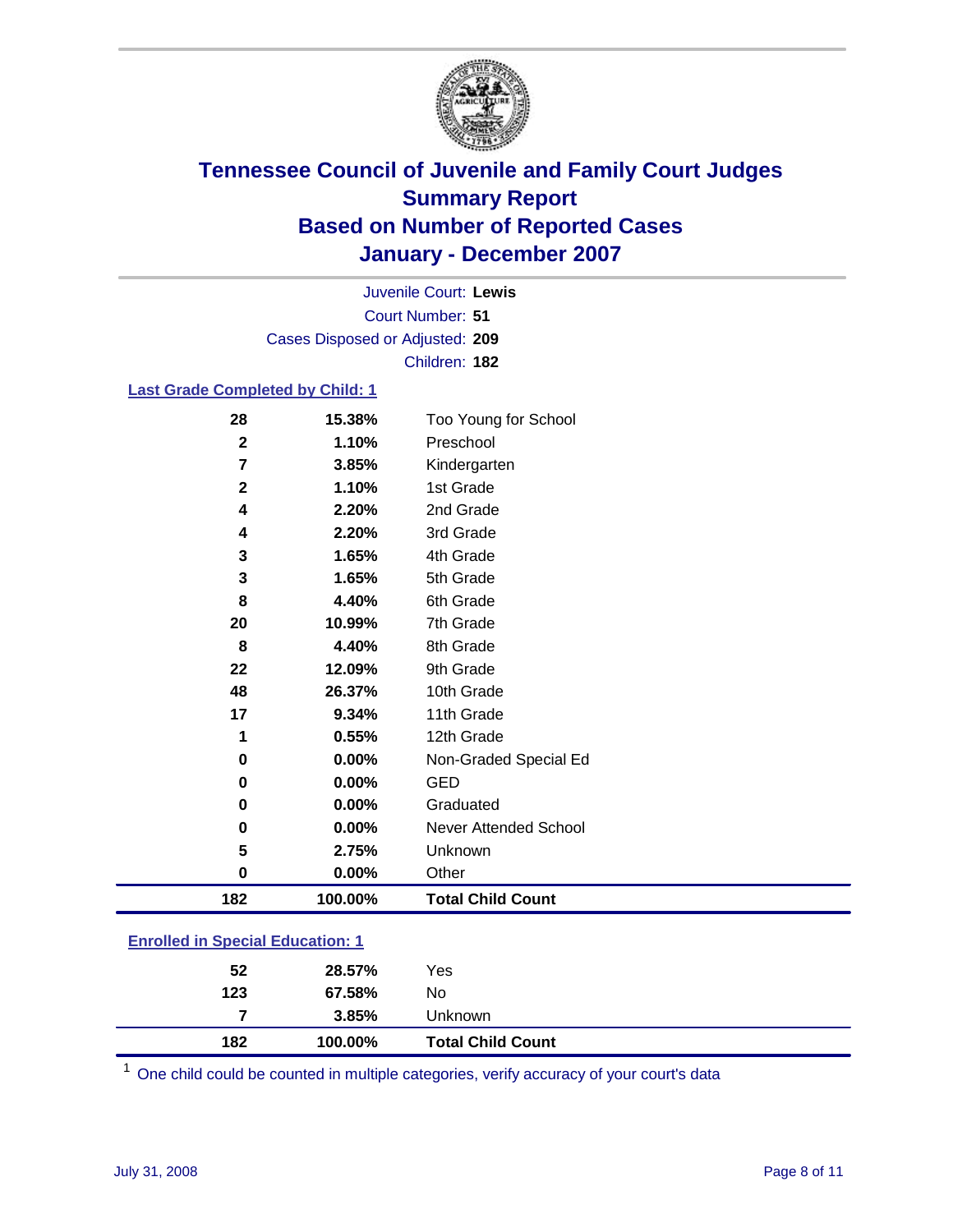

|                              |                                 | Juvenile Court: Lewis     |  |  |
|------------------------------|---------------------------------|---------------------------|--|--|
|                              | Court Number: 51                |                           |  |  |
|                              | Cases Disposed or Adjusted: 209 |                           |  |  |
|                              |                                 | Children: 182             |  |  |
| <b>Action Executed By: 1</b> |                                 |                           |  |  |
| 269                          | 99.63%                          | Judge                     |  |  |
| 0                            | $0.00\%$                        | Referee                   |  |  |
| 1                            | 0.37%                           | <b>YSO</b>                |  |  |
| 0                            | $0.00\%$                        | Other                     |  |  |
| 0                            | $0.00\%$                        | Unknown / Not Reported    |  |  |
| 270                          | 100.00%                         | <b>Total Action Count</b> |  |  |

### **Formal / Informal Actions: 1**

| 25           | 9.26%    | Dismissed                                        |
|--------------|----------|--------------------------------------------------|
| 69           | 25.56%   | Retired / Nolle Prosequi                         |
| 91           | 33.70%   | <b>Complaint Substantiated Delinquent</b>        |
| 14           | 5.19%    | <b>Complaint Substantiated Status Offender</b>   |
| 25           | 9.26%    | <b>Complaint Substantiated Dependent/Neglect</b> |
| 0            | $0.00\%$ | <b>Complaint Substantiated Abused</b>            |
| 0            | $0.00\%$ | <b>Complaint Substantiated Mentally III</b>      |
| 6            | 2.22%    | Informal Adjustment                              |
| 0            | $0.00\%$ | <b>Pretrial Diversion</b>                        |
| 0            | $0.00\%$ | <b>Transfer to Adult Court Hearing</b>           |
| 0            | $0.00\%$ | Charges Cleared by Transfer to Adult Court       |
| 37           | 13.70%   | Special Proceeding                               |
| 0            | $0.00\%$ | <b>Review Concluded</b>                          |
| $\mathbf{2}$ | 0.74%    | Case Held Open                                   |
| 1            | 0.37%    | Other                                            |
| 0            | $0.00\%$ | Unknown / Not Reported                           |
| 270          | 100.00%  | <b>Total Action Count</b>                        |

<sup>1</sup> If different than number of Referral Reasons (270), verify accuracy of your court's data.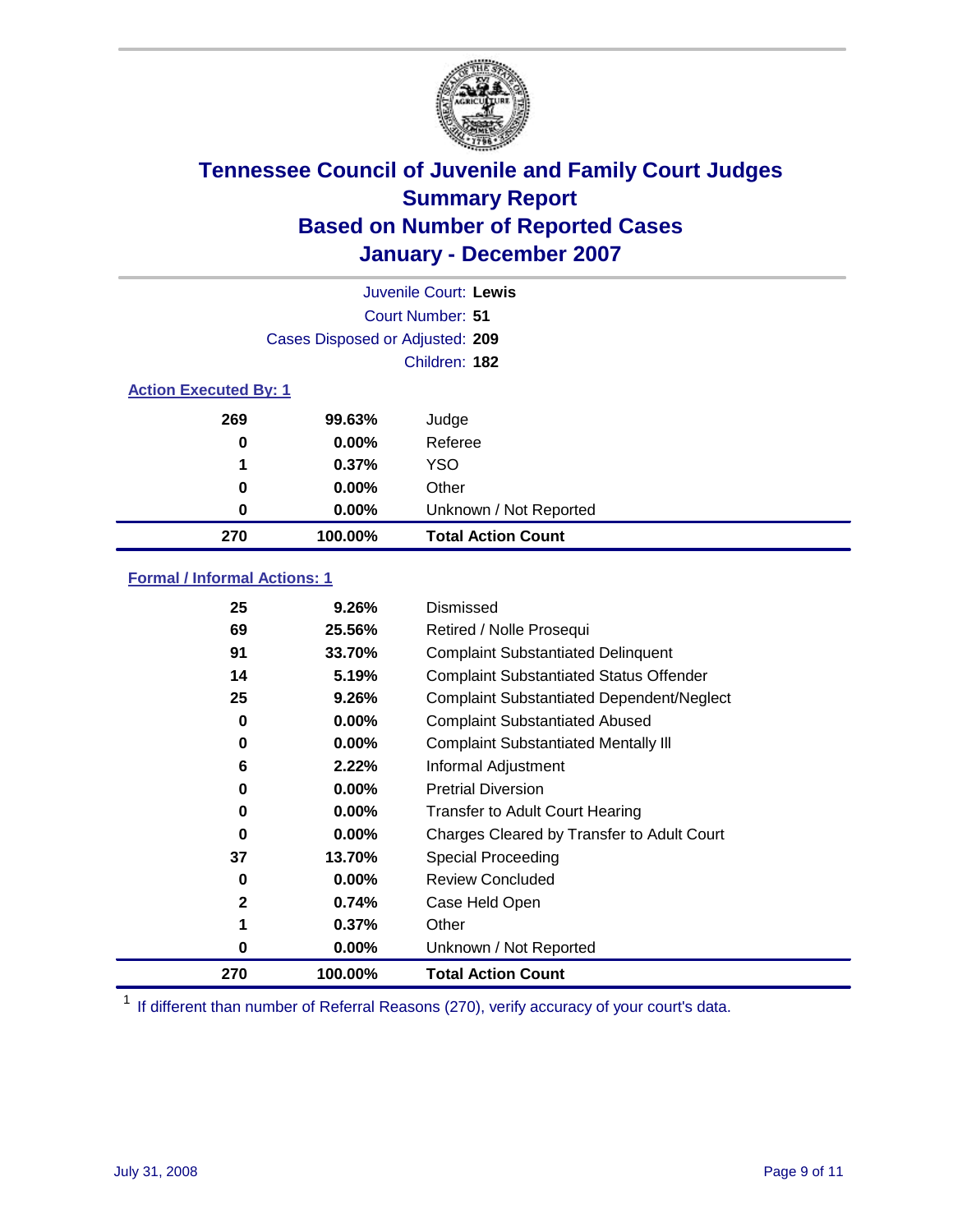

|                       |                                                       | Juvenile Court: Lewis                                |
|-----------------------|-------------------------------------------------------|------------------------------------------------------|
|                       |                                                       | Court Number: 51                                     |
|                       | Cases Disposed or Adjusted: 209                       |                                                      |
|                       |                                                       | Children: 182                                        |
| <b>Case Outcomes:</b> | There can be multiple outcomes for one child or case. |                                                      |
| 14                    | 3.27%                                                 | <b>Case Dismissed</b>                                |
| 30                    | 7.01%                                                 | Case Retired or Nolle Prosequi                       |
| 27                    | 6.31%                                                 | Warned / Counseled                                   |
| 14                    | 3.27%                                                 | <b>Held Open For Review</b>                          |
| 8                     | 1.87%                                                 | Supervision / Probation to Juvenile Court            |
| 1                     | 0.23%                                                 | <b>Probation to Parents</b>                          |
| 1                     | 0.23%                                                 | Referral to Another Entity for Supervision / Service |
| 1                     | 0.23%                                                 | Referred for Mental Health Counseling                |
| 15                    | 3.50%                                                 | Referred for Alcohol and Drug Counseling             |
| 0                     | 0.00%                                                 | <b>Referred to Alternative School</b>                |
| 0                     | 0.00%                                                 | Referred to Private Child Agency                     |
| 60                    | 14.02%                                                | Referred to Defensive Driving School                 |
| 2                     | 0.47%                                                 | Referred to Alcohol Safety School                    |
| 17                    | 3.97%                                                 | Referred to Juvenile Court Education-Based Program   |
| 3                     | 0.70%                                                 | Driver's License Held Informally                     |
| 0                     | 0.00%                                                 | <b>Voluntary Placement with DMHMR</b>                |
| 0                     | 0.00%                                                 | <b>Private Mental Health Placement</b>               |
| 0                     | 0.00%                                                 | Private MR Placement                                 |
| 0                     | 0.00%                                                 | Placement with City/County Agency/Facility           |
| 0                     | $0.00\%$                                              | Placement with Relative / Other Individual           |
| 95                    | 22.20%                                                | Fine                                                 |
| 8                     | 1.87%                                                 | <b>Public Service</b>                                |
| 4                     | 0.93%                                                 | Restitution                                          |
| 0                     | 0.00%                                                 | <b>Runaway Returned</b>                              |
| 1                     | 0.23%                                                 | No Contact Order                                     |
| $\bf{0}$              | 0.00%                                                 | Injunction Other than No Contact Order               |
| 0                     | 0.00%                                                 | <b>House Arrest</b>                                  |
| 0                     | 0.00%                                                 | <b>Court Defined Curfew</b>                          |
| 0                     | 0.00%                                                 | Dismissed from Informal Adjustment                   |
| 0                     | 0.00%                                                 | <b>Dismissed from Pretrial Diversion</b>             |
| 0                     | 0.00%                                                 | Released from Probation                              |
| 0                     | 0.00%                                                 | <b>Transferred to Adult Court</b>                    |
| 0                     | $0.00\%$                                              | <b>DMHMR Involuntary Commitment</b>                  |